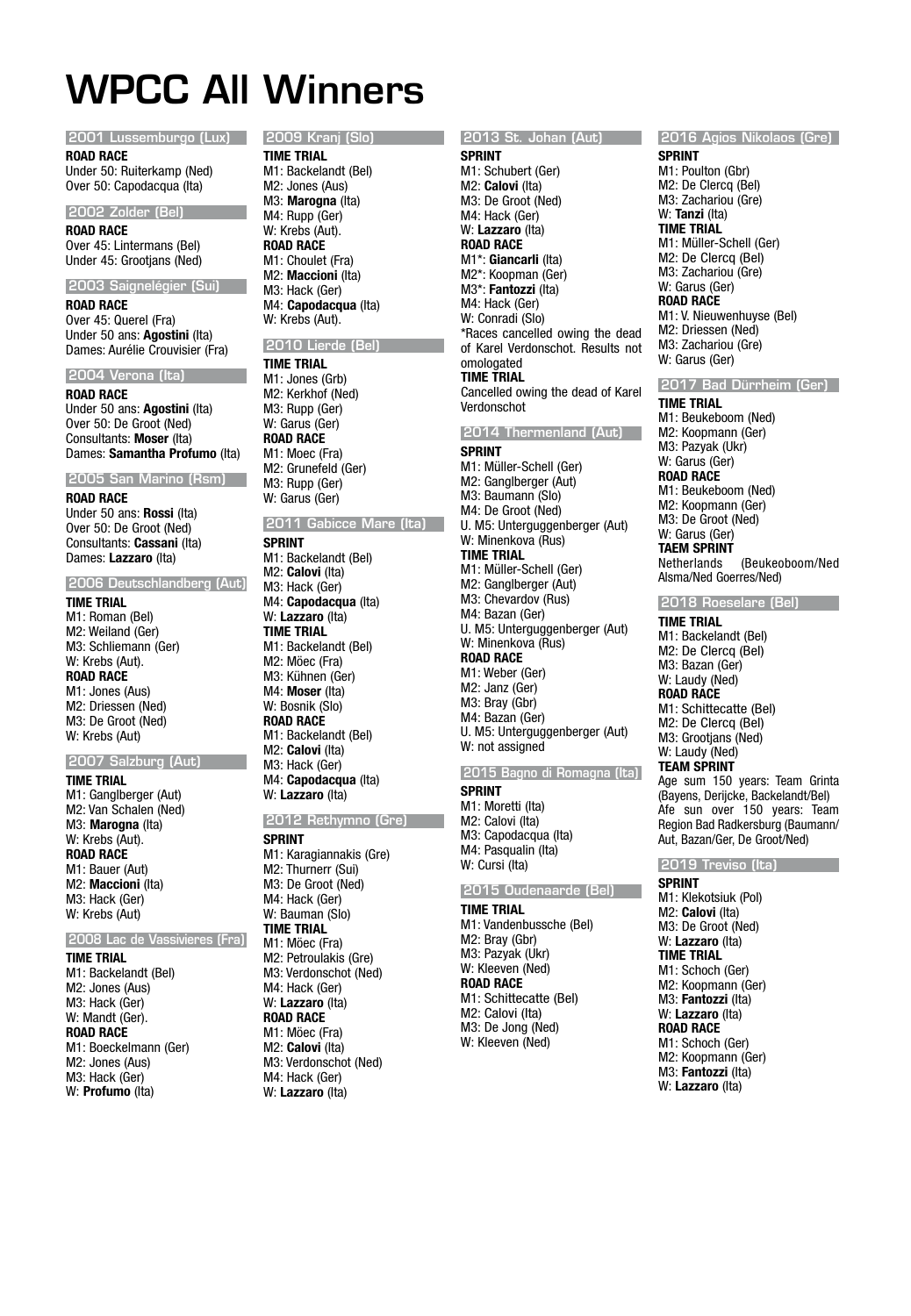| <b>Former hosts of the WPCC</b> |                                                                                      |    |                                  |                                     |                                                        |                              |  |  |  |  |
|---------------------------------|--------------------------------------------------------------------------------------|----|----------------------------------|-------------------------------------|--------------------------------------------------------|------------------------------|--|--|--|--|
|                                 | 4 Austria                                                                            |    | 2006<br>Deutschlandberg<br>$R-C$ | 2007<br>Salzburg<br>$R-C$           | 2013<br>St. Johann in Tirol Bad Radkersburg<br>$R-C-S$ | 2014<br>$R-C-S$              |  |  |  |  |
|                                 | 4 Belgium                                                                            |    | 2002<br><b>Zolder</b><br>R       | 2010<br>Lierde<br>$R-C-T$           | 2015<br>Oudenaarde<br>$R-C$                            | 2018<br>Roeselare<br>$R-C-T$ |  |  |  |  |
|                                 | 4 Italy                                                                              |    | 2004<br>Verona<br>R              | 2011<br>Gabicce Mare<br>$R-C-S$     | 2015<br>Bagno di Romagna<br>S                          | 2019<br>Veneto<br>$R-C-S$    |  |  |  |  |
|                                 | 2 France                                                                             |    | 2000<br>Les Herbiers<br>R        | 2008<br>Lac de Vassivières<br>$R-C$ |                                                        |                              |  |  |  |  |
|                                 | 2 Greeze                                                                             |    | 2012<br>Rethymno<br>R-C-S        | 2016<br>Agios Nikolaos<br>R-C-S-T   |                                                        |                              |  |  |  |  |
| 1                               | Germany                                                                              |    | 2017<br>Bad Dürrheim<br>$R-C-T$  |                                     |                                                        |                              |  |  |  |  |
|                                 | 1 Luxemburg                                                                          |    | 2001<br>Lussemburgo<br>R         |                                     |                                                        |                              |  |  |  |  |
|                                 | 1 Switzerland                                                                        | 47 | 2003<br>Saignelégier<br>R        |                                     |                                                        |                              |  |  |  |  |
| 1                               | <b>San Marino</b>                                                                    |    | 2005<br>San Marino<br>R          |                                     |                                                        |                              |  |  |  |  |
|                                 | 1 Slovenia                                                                           |    | 2009<br>Kranj<br>$R-C$           |                                     |                                                        |                              |  |  |  |  |
|                                 | <b>Note - R</b> = road race, $C =$ time trial, $S =$ sprint, $T =$ team championship |    |                                  |                                     |                                                        |                              |  |  |  |  |